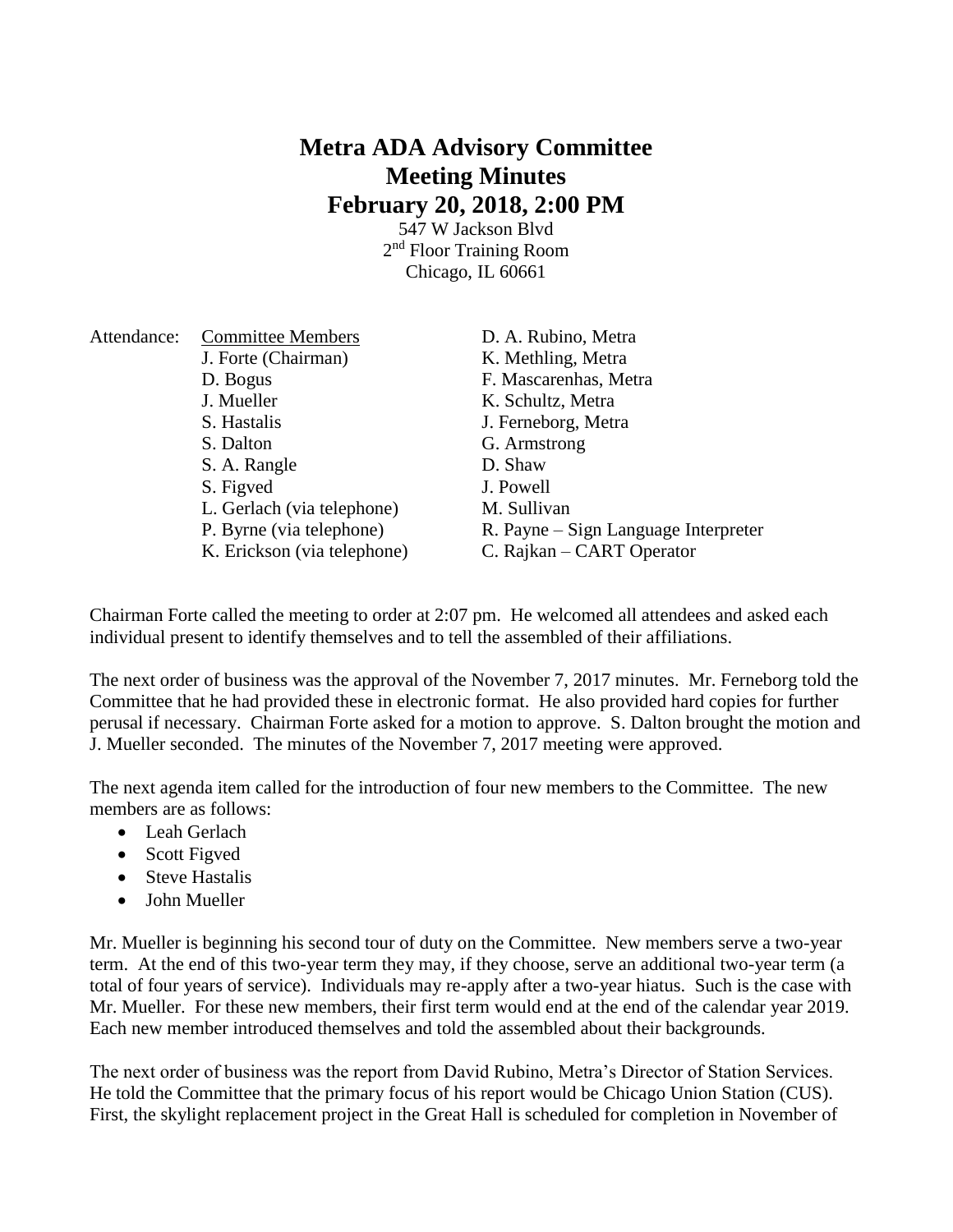this year. Second, there will be a new elevator that can be accessed on the west side of Canal Street (at the entrance to the old structure). It will go down one level and open right in front of the Metra ticket windows. S. Hastalis and J. Mueller asked whether this would be a "pass through" design. Mr. Rubino let them know that it would be a single door/same door design.

At present, due to the extensive scaffolding, it is something of a challenge to navigate from the Great Hall through to the ticketing and concourse area. The elevator is scheduled to be completed by August of this year. Susan Elizabeth Rangle had made an inquiry regarding the queuing at the ticket windows. Mr. Rubino explained that there is a window light sensor system. It works in the following manner. Lights remain on over the windows indicating that the window is open. There is a sensor that is located (roughly) at a person's midsection. When the sensor picks up an individual's shadow, the light goes off. It goes on again as the customer moves away from the window. Mr. Rubino told the Committee that like the PIDS System at the track heads, most of these electronic systems will be redesigned with advanced technology. Through the overall rebuilding of the interior of the facility, the Metra ticket windows will be relocated, rebuilt and improved. J. Mueller asked about the idea of having specific departure times shown on the platforms as trains load and depart. This would be helpful due to the fact that most passengers know their trains by the departure times, not by the train number. Mr. Rubino said that he understood and that this would be part of the greater plan. S. Figved brought up a problem he had encountered at the Ogilvie Transportation Center (OTC) in connecting with a cab. This expanded into a discussion of where and how cabs and rideshares are allowed around this facility.

The next report came from Francis Mascarenhas of Metra's Mechanical Department. He brought the Committee up to date on the following projects:

 Metra is currently rehabbing ADA gallery cars that were purchased between 2003 and 2007. There are 302 cars in this group. As of today, 32 of these have been completely rehabbed with the following features:

-Sensitive edge on all side loading doors.

-Passenger Emergency Intercom Systems.

-Electrical outlets on the main level.

-LED scrolling signs for deaf/hard of hearing customers.

With regard to these LED signs, Mr. Mascarenhas told the Committee that Metra had changed vendors due to equipment failures.

- Audit has gone out for the purchase of 25 gallery push/pull gallery cars. Depending on funding, Metra is looking to negotiate a contract for an additional 150 cars (push/pull and cab). It should be noted here that these will all be ADA lift cars.
- As a result of liquidated damages from a previous contract with Nippon Sharyo, we are receiving seven push/pull gallery cars at no cost to us. We should be receiving two cars this year.

S. Figved asked whether it would be feasible to install a light at the end of the lift for the safety of other customers who might not take notice of the deployed lift. Several other Committee members joined this discussion and explored the merits of such an adaptation. He also brought the subject of weight bearing capacity on Metra's fleet. Mr. Mascarenhas indicated that their specs had altered to increase the capacity from 600 lbs to 800 lbs.

The next report came from Ken Schultz of Metra's Engineering Department. He took the Committee through the construction projects that had a direct bearing on accessibility.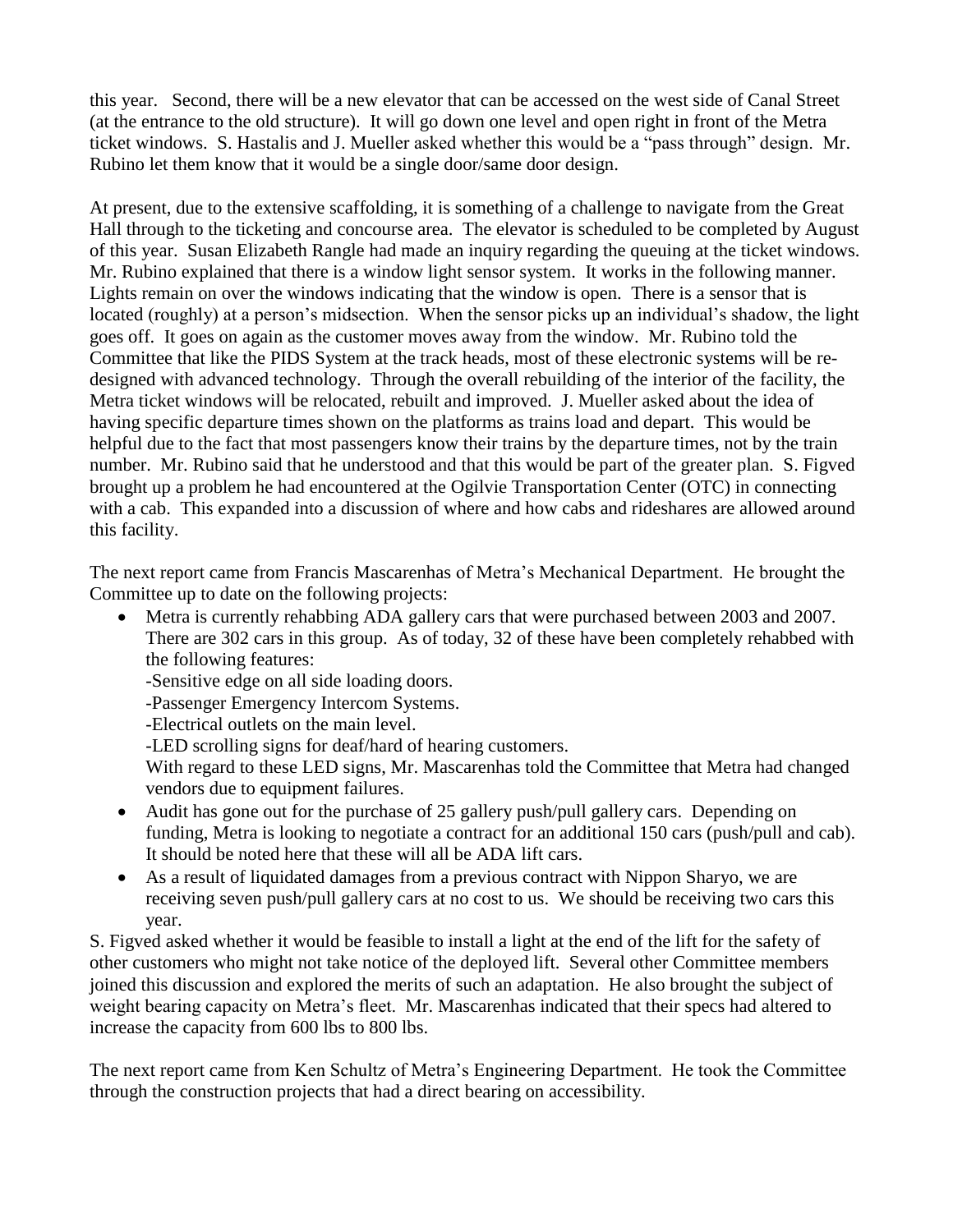- At the Calumet station on the MED, this new station is substantially complete. There are rebuilt platforms, head house and a new elevator on the north end.
- At Hazel Crest on the MED, there is an ongoing project to rebuild the station. This facility has always been deemed non-accessible. When it is completed, it will be a fully accessible station with an elevator at the north end. Construction is approximately 25 % completed.
- At the McCormick Place station on the MED, substantial work was done to update way finding and informational signage as well as lighting, guardrails and handrails. This is a fully accessible station.
- At Maywood on the UPW, the platforms are in a temporary condition to accommodate the new third main that the UP is putting in. The warming shelter is set back in anticipation of this and there are new accessible routes from the parking lot to the shelter. This station is accessible.
- At the Healy Station on the MDN, there is an ongoing project to rebuild the entire station. There will be accessible ramps on either side as well as a VIS sign. When this project is completed in the fall of this year, it will be fully accessible. During construction, it is not accessible.
- At Western Springs on the BNSF, there is a village initiated project to rebuild the east end of the platform. When this project is completed, there will be new tactile as well as new accessible ramps from the parking lot to the platforms. During the project, this station will remain accessible.
- At Winfield on the UPW, we are substantially completed. New platforms and access to these platforms are nearly done. During this project, the station remained accessible. Work on this is 75% completed.
- On the MDN, platform work is completed on both the Lake Forest and Lake Cook stations. Both stations are fully accessible.
- At the Bensenville station on the MDW, a platform has been replaced along with new tactile on both platforms as well as new shelters with on-demand heat. This station is fully accessible.
- A similar project was completed at the  $115<sup>th</sup>$  Street Station on the RID. There is a new VIS sign that is operational. Although this station is still deemed as partially accessible, it will be upgraded to fully accessible when we can verify accessible routes from the parking lot to the platforms.
- Although the  $123<sup>rd</sup>$  Street Station on the RID is not accessible, we are testing a new snow and ice melting technology in the platforms. This project is ongoing.
- At Grayland on the MDN, there is an ongoing renovation. The station is inaccessible. The new project does not include a ramp. However, it will have new parking directly adjacent to new platforms in addition to new stairs and new compliant handrails. There will be ADA parking. Ultimately, once the adjacent bridge is rebuilt, we're going to be looking at adding ramps.
- Some of the projects that we have on the board for this year for Metra:
	- B and B forces for platform replacement or renovation.
	- Vernon Hills/NCS.
	- Hickory Creek on the RID.
	- Glenview/MDN.
	- Washington Street.
	- Grayslake on the NCS.
	- 111<sup>th</sup> Street on the RID.
- The multi-year project at Joliet is finally coming to completion. The HC portion is now fully accessible and is linked to the RID side. The new Joliet depot is nearly completed and when finished will be fully accessible.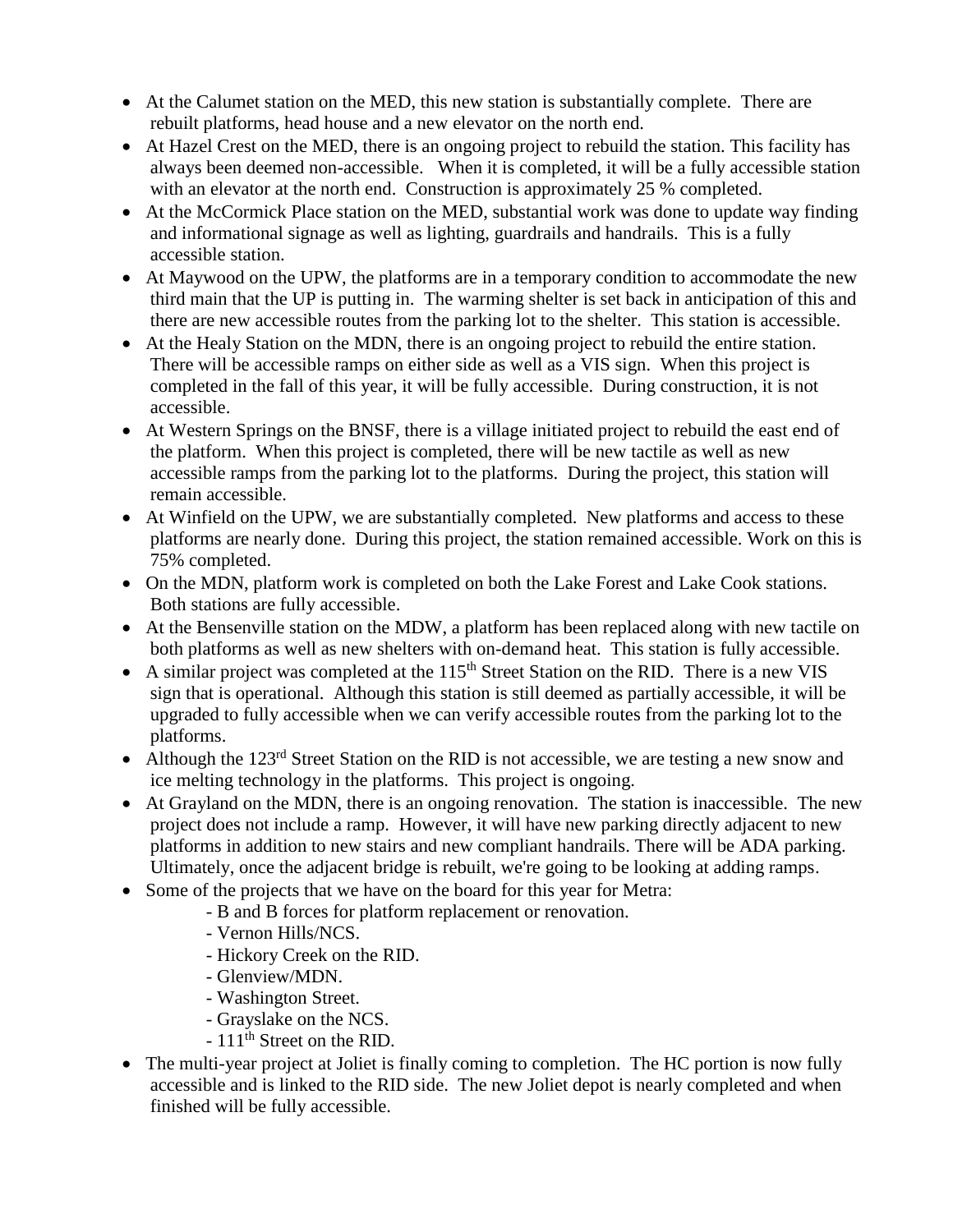- In this first week of February, the new station at Romeoville on the HC is open and operational. It is also fully accessible.
- The multi-year project at the Ravenswood station on the UPN is ongoing and the east side is still in an inaccessible state. This station will be inaccessible until completion. At that point, it will be a fully accessible station.
- At the Cary station on the UPNW, there is a new warming shelter on the inbound platform with more construction in the works. During construction, accessibility will be maintained. When all the work is completed, Cary will be a fully accessible station.
- At Cumberland, the Union Pacific is working with the village there. They're renovating the existing warming shelter with new heat, new lighting, new roof, windows and doors. We are also looking to work with the UP this summer to install new concrete ramps, concrete stairs, handrails and guardrails. Therefore, the ultimate goal at Cumberland at the end of this season will be to upgrade Cumberland from a non-accessible to a fully accessible station. The platforms there are already 80 percent replaced.
- A list of "partially accessible" stations has been compiled and funding is being put together to upgrade these stations to "fully accessible". They are as follows:

-Brookfield, BNSF -Fairview, BNSF -95th Longwood, RID  $-91<sup>st</sup>$ , RIDB  $-107<sup>th</sup>$ , RIDB  $-115$ <sup>th</sup>, RIDB  $-119<sup>th</sup>$ , RIDB -Braeside, UPN

At this point in the proceedings, a special guest arrived. Jim Derwinski, Metra's new Executive Director and CEO stopped in to introduce himself and to let the Committee know that he was looking forward to working with them. Also, he told the assembled that it was his intention to attend as many future meetings, as his schedule would allow.

At this time, Mr. Ferneborg took the liberty to speak to the Committee regarding the upcoming May 1 meeting. Over the past several years, it seemed that the optimal meeting to unveil special presentations was the May meeting. He told the assembled that in February the weather could be a problem, that in August people were on vacations and at the November meetings Committee elections were held. Therefore, at our May meetings, we had speakers present to the Committee on topics such as the GPS function, the Metra mobile app and emergency evacuation. Because there had been questions surrounding station accessibility at the November 7, 2017 meeting, Mr. Ferneborg said that he had spoken with Glen Peters, Metra's Senior Director of Capital Projects to see whether he could speak to the Committee about station accessibility. It is Mr. Peters who has the final word on station construction projects and how stations are designated. He asked the Committee if this should be the topic for the May meeting and there was assent. He said that, at the May meeting we would move through the Committee business as expeditiously as possible to allow the time necessary to cover this important topic.

The next agenda item was devoted to Public Comments.

 J. Powell commented that Metra had done a decent job in pumping the water out of the tunnel area at the University Park station and he hoped that this would continue during other periods of bad weather.